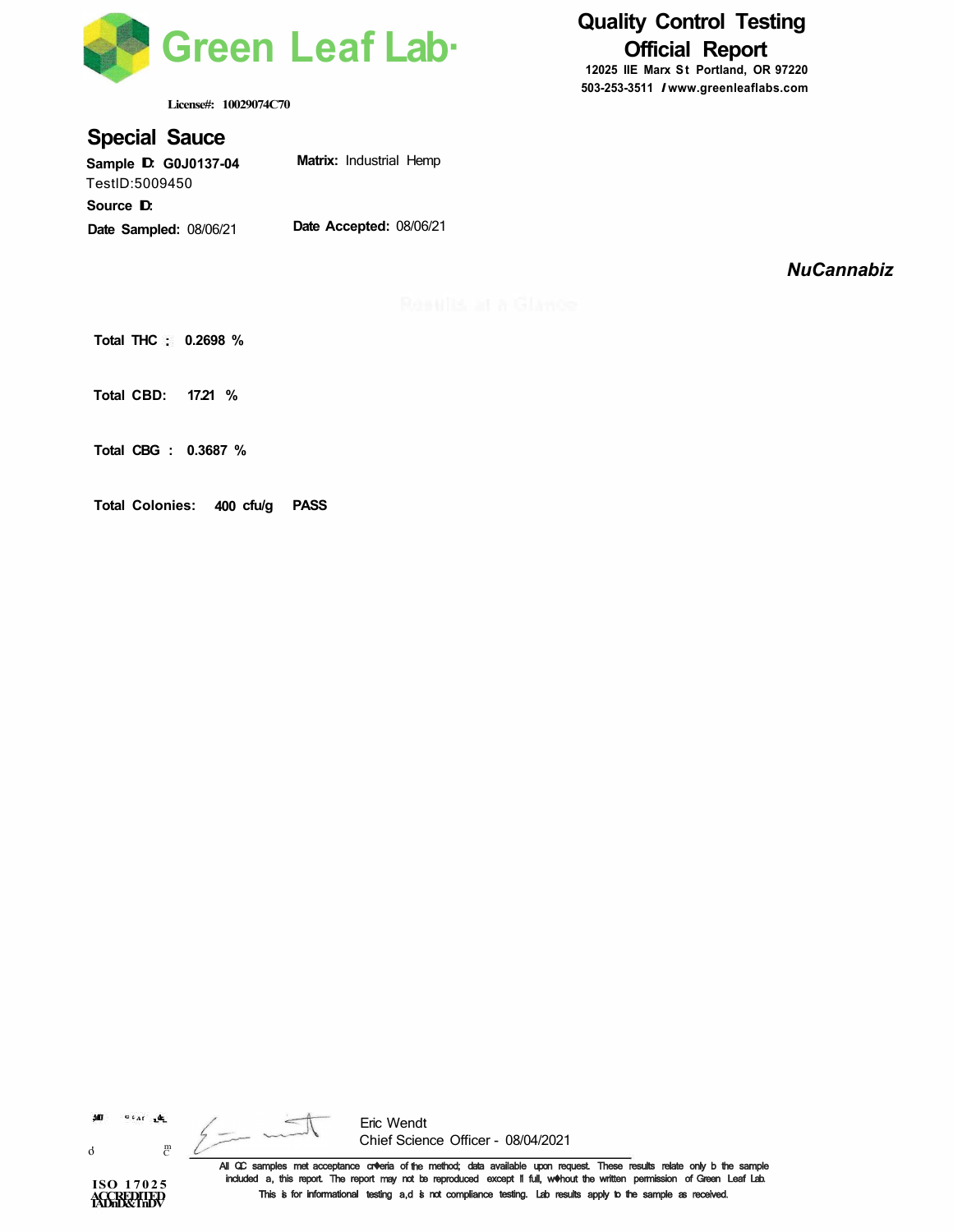

**License#: 10029074C70** 

# **Quality Control Testing Official Report**

**12025 l'\E Marx St Portland, OR 97220 503-253-3511** *I* **www.greenleaflabs.com**

*NuCannabiz* 

| <b>SOUL Shace</b><br>Candy                                                     | <b>Matrix:</b> Industrial Hemp |
|--------------------------------------------------------------------------------|--------------------------------|
| Sample D.<br>G0J0137-08 Test<br>ID:5009450 Source D:<br>Date Sampled: 08/06/21 | Date Accepted: 08/06/21        |
| Total THC: 0.2703 %                                                            | Romults at a                   |

**Total CBD : 17.84** %

**Sour Space** 

**Total CBG : 0.3227 %** 

**Total Colonies: 400 cfu/g PASS** 



**ISO 17025 ACCREDITED I &anDATnDV** 



Eric Wendt Chief Science Officer - 08/04/2021

All QC samples met acceptance cr�eria of the method; data available upon request. These results relate only to the sample included a, this report. The report may not be reproduced except i1 full, without the written permission of Green Leaf Lab. This is for informational testing aid is not compliance testing. Lab results apply to the sample as received.